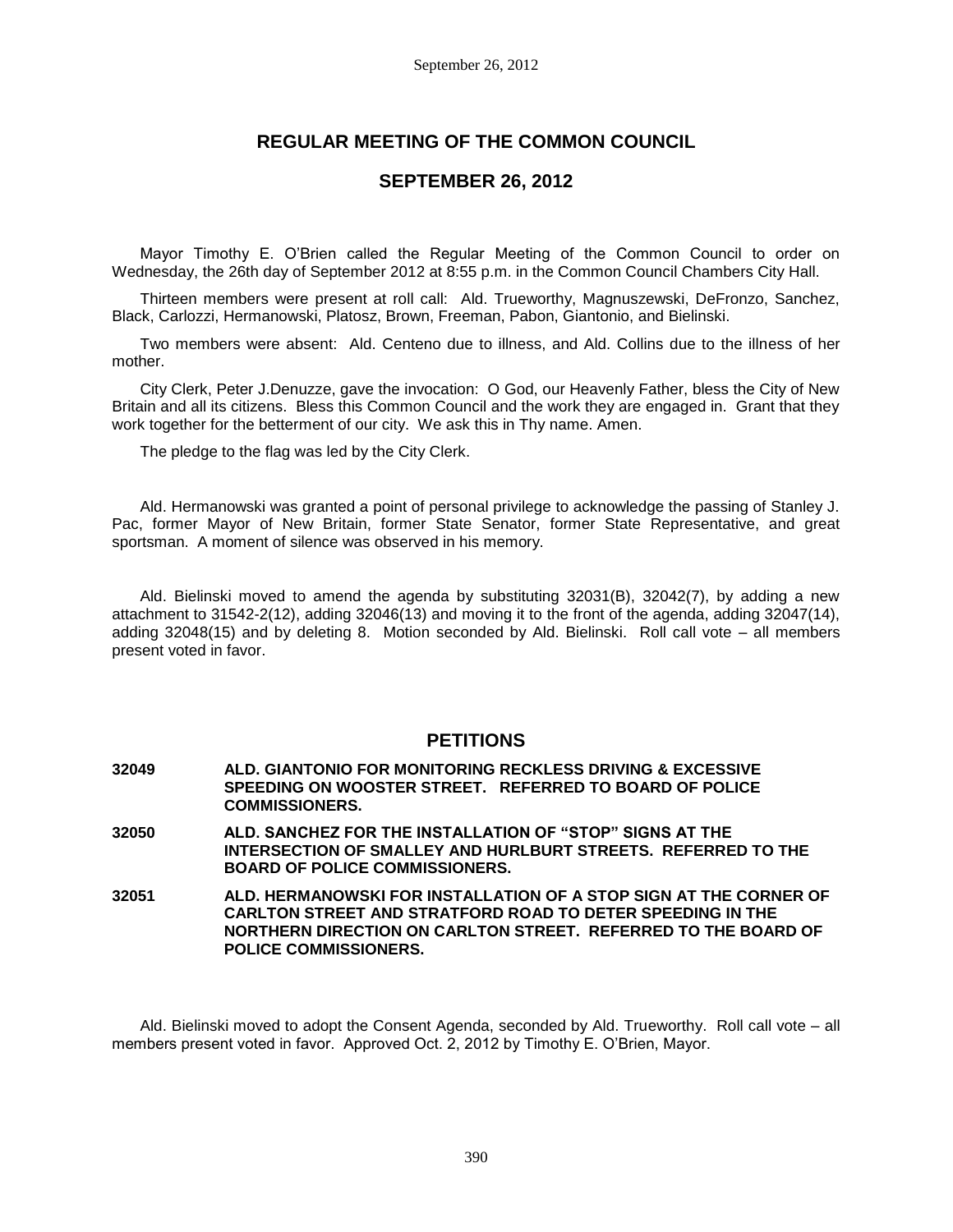# **CONSENT AGENDA**

# **CITY CLERK**

## **32031 RE: CLAIMS FOR INJURIES AND/OR PROPERTY DAMAGE**

To His Honor, the Mayor, and the Common Council of the City of New Britain: the undersigned beg leave to report the following:

#### CLAIMANTS NAME

- Chodkiewicz, Marian
- Julian, Brittany
- Sobchuk, Lori by Jonathan Perkins Injury Lawyers

Peter J. Denuzze City Clerk

## **PURCHASING DEPARTMENT**

#### **32032 RE: FIBER OPTIC BASED KEYBOARD, VIDEO, MOUSE ADAPTERS WITH VIDEO MATRIX ROUTER – PUBLIC SAFETY TELECOMMUNICATIONS DEPT.**

To His Honor, the Mayor, and the Common Council of the City of New Britain: The undersigned beg leave to report the following:

Public Bid No. 3696 was solicited and received in accordance with the Purchasing Ordinances of the City of New Britain for Fiber Optic Based Keyboard, Video, and Mouse Adapters and a corresponding Video Matrix Switch to be located within the 9-1-1 Center at the new Police Headquarters. Funds are available for this purchase within the Public Safety Telecommunications Department's account number, 0083089203-5740, New Police Headquarters PSTC, Other Miscellaneous Equipment.

Invitations to bid were solicited and the bid was duly advertised in the New Britain Herald Newspaper, the City and State of Connecticut Department of Administration Services websites and mailed to four (4) KVM manufacturers and dealers. The Purchasing Agent did not receive any letters from any KVM or Video Switch providers on the mailing list indicating they could not provide a response to the bid request. A single response was received from a Connecticut based manufacturer of such equipment.

The bid was reviewed for conformance to specifications by the Director of Public Safety Telecommunications and the Purchasing Agent. The Director of Public Safety Telecommunications is recommending the bid be awarded to ThinkLogical, Inc. of Milford, CT who submitted the only and therefore, lowest bid price for the requested equipment and met all of the bid specifications. The Police Station Building Committee previously authorized the proceeding for the procurement of these items. The equipment will be used in the 9-1-1 Center and eliminates the need for multiple keyboards at each dispatch position and allows all personal computers used the computer assisted dispatch system, enhanced 9-1-1 system, and radio system to remain in the server room in a highly secure and environmentally controlled facility. The procurement includes twenty four (24) KVMs to serve the eight dispatch positions and one video switch. All of the systems use highly reliable fiber optic services to communicate.

RESOLVED: That the Purchasing Agent be and is hereby authorized to issue a purchase order for \$163,000.00 to ThinkLogical, Inc. of Milford, CT for the purchase and installation of these KVM adapters and Video Matrix Switch for the 9-1-1 Center in the new Police Headquarters per the terms and specifications of Public Bid No. 3696.

#### Jack Pieper Purchasing Agent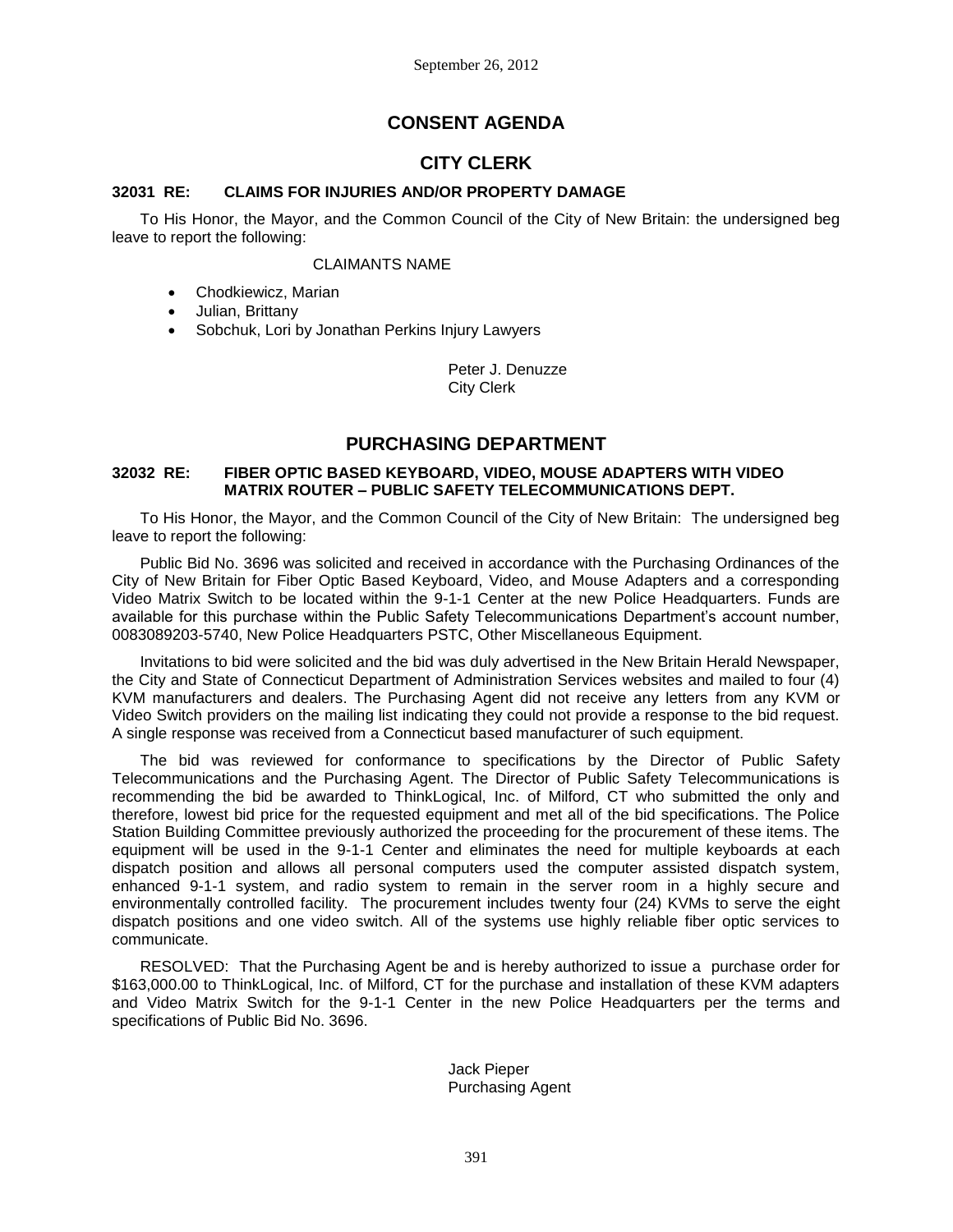#### **32033 RE: ON-CALL ENGINEERING SERVICES – WATER TANK AND ENERGY EFFICIENCY STUDY**

To His Honor, the Mayor, and the Common Council of the City of New Britain: the undersigned beg leave to report the following:

The following on-call engineering project has been requisitioned following the award by the Common Council for on-call engineering contracts, Bid #3620, approved at its Regular Meeting of October 26, 2011.

| Project Name: | Water Tank and Energy Efficiency Study       |
|---------------|----------------------------------------------|
| Vendor:       | Tata & Howard                                |
| Amount:       | \$38,000.00                                  |
| Line Items:   | 9303501100-5331, Water Capital Improvements, |
|               | <b>Professional Services</b>                 |
| Requested By: | <b>Water Department</b>                      |

Scope: Tata & Howard will conduct a study of the proposed replacement of the Elam Street Low Service Water Tank. They will obtain data on tank levels, discharge flows and pressures at the wells. The data obtained will help them to evaluate the total needed storage of water for the low service area. Tata & Howard will then be able to develop baseline conditions and four (4) alternative models of the new water tank. This will help them to determine which new water tank model is energy efficient and will save the City money on electricity to operate it. Tata & Howard will then meet with the Water Department to review the draft findings and discuss their recommendations of which new Water Tank will fit the City's present and future needs and be the most cost effective. This on-call engineering service was presented to the Water Commission at their September 11, 2012 meeting. At this meeting they approved the Deputy Director of the Water/Sewer Division of the Public Works Department's recommendation to let Tata & Howard conduct a study of the proposed replace of the Elam Street Low Service Water Tank.

# Jack Pieper Purchasing Agent

#### **32034 RE: ON-CALL ENGINEERING SERVICES – DESIGN OF TEMPORARY AND PERMANENT WATER MAIN RELOCATIONS BECAUSE OF THE REHABILITATION OF THE WEST MAIN STREET BRIDGE OVER THE RAIL ROAD TRACKS**

To His Honor, the Mayor, and the Common Council of the City of New Britain: the undersigned beg leave to report the following:

The following on-call engineering project has been requisitioned following the award by the Common Council for on-call engineering contracts, Bid #3620, approved at its Regular Meeting of October 26, 2011.

| Project Name:      | Design of Temporary and Permanent Water Main<br>Relocations because of the Rehabilitation of the West Main<br>Street Bridge over the Rail Road Tracks |
|--------------------|-------------------------------------------------------------------------------------------------------------------------------------------------------|
| Vendor:<br>Amount: | Lenard Engineering, Inc.<br>\$40,200.00                                                                                                               |
| Line Items:        | 9303501100-5331, Water Capital Improvements,<br><b>Professional Services</b>                                                                          |
| Requested By:      | <b>Water Department</b>                                                                                                                               |

Scope: Lenard Engineering, Inc. will work with the Connecticut Department of Transportation's, (DOT), Engineering Company, Close, Jensen and Miller, (CJM). The DOT is working on the Rehabilitation of the bridge on West Main Street over the rail road tracks. Lenard Engineering, Inc. will review the DOT's design plans and technical specifications for the relocation of the existing water mains. They will oversee the creation of test pits on West Main Street to verify the horizontal and vertical locations of the water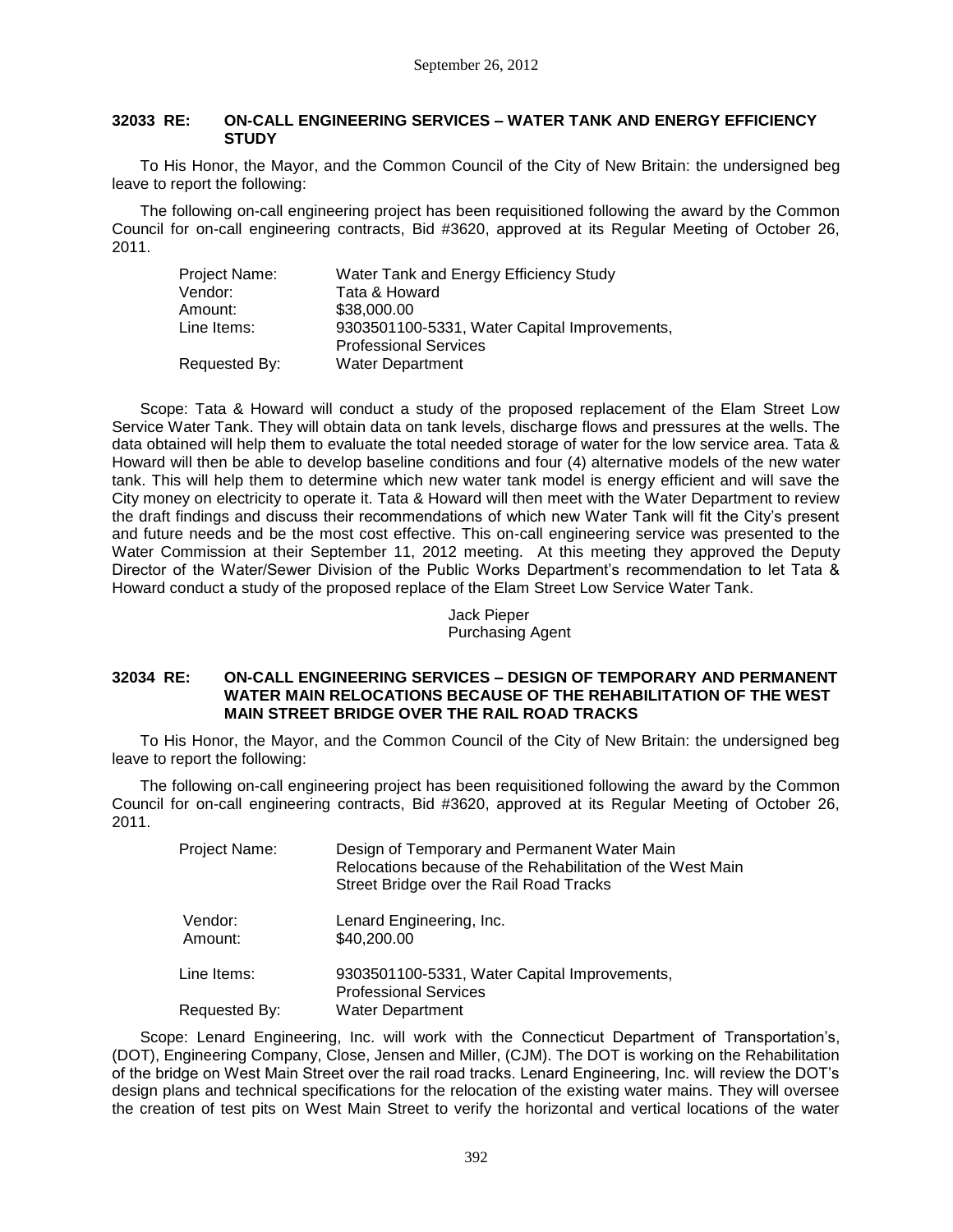mains and their size. This will help Lenard Engineering, Inc. to develop preliminary design plans for the new water main locations. They will meet with the Water Department to review temporary water main design options to obtain their approval. Once approved, they will work with CJM to create the final design plans for the relocation of the Water Mains so DOT can put this project out to bid. Lenard Engineering, Inc. will be available during the bidding and construction to represent the City, answer any questions and review contractor bid submittals. They will conduct site observations during the construction phase to assure the work to relocate the water mains is being performed by the contractor per DOT plans and specifications. This on-call engineering service was presented to the Water Commission at their September 11, 2012. At this meeting they approved the Deputy Director of the Water/Sewer Division of the Public Works Department's recommendation to let Lenard Engineering, Inc. provide this on-call engineering service.

> Jack Pieper Purchasing Agent

# **TAX COLLECTOR**

## **32035 RE: TAX REFUNDS**

To His Honor, the Mayor, and the Common Council of the City of New Britain: the undersigned beg leave to report the following:

The Collector of Taxes has referred a list of tax refunds. Acceptance and adoption is respectfully recommended.

> Cheryl S. Blogoslawski Tax Collector

# **REPORTS OF LEGISLATIVE COMMITTEES, BOARDS, COMMISSIONS AND DEPARTMENTS**

# **OFFICE OF THE MAYOR**

## **32031 RE: SIX APPOINTMENTS TO THE ZONING BOARD OF APPEALS**

To His Honor, the Mayor, and the Common Council of the City of New Britain: the undersigned beg leave to report the following:

I hereby appoint the following individua (s) to the Zoning Board of Appeals for the term(s) as specified:

| <b>NAME</b>            | <b>ADDRESS</b>                                       | TERM                 |
|------------------------|------------------------------------------------------|----------------------|
| Paul Zagorsky          | 125 Ten Acre Road                                    | 1/1/2012-12/31/2015  |
| <b>Clifford Parker</b> | 297 Glen Street                                      | 1/1/2012-12/31/2015  |
| Patricia Allen         | 55 West Main Street                                  | 9/24/2012-12/31/2013 |
|                        | (replacement for John Murphy, who recently resigned) |                      |
| Catherine Spano        | 178 Oak Street                                       | 3/19/2012-12/31/2013 |
| (alternate)            |                                                      |                      |
| Peter Oshana           | 17 Fairview Street                                   | 3/19/2012-12/31/2013 |
| (alternate)            |                                                      |                      |
| Elena Trueworthy       | 383 Monroe Street                                    | 9/24/2012-4/30/2013  |
| (alternate)            |                                                      |                      |

Mayor Tim O'Brien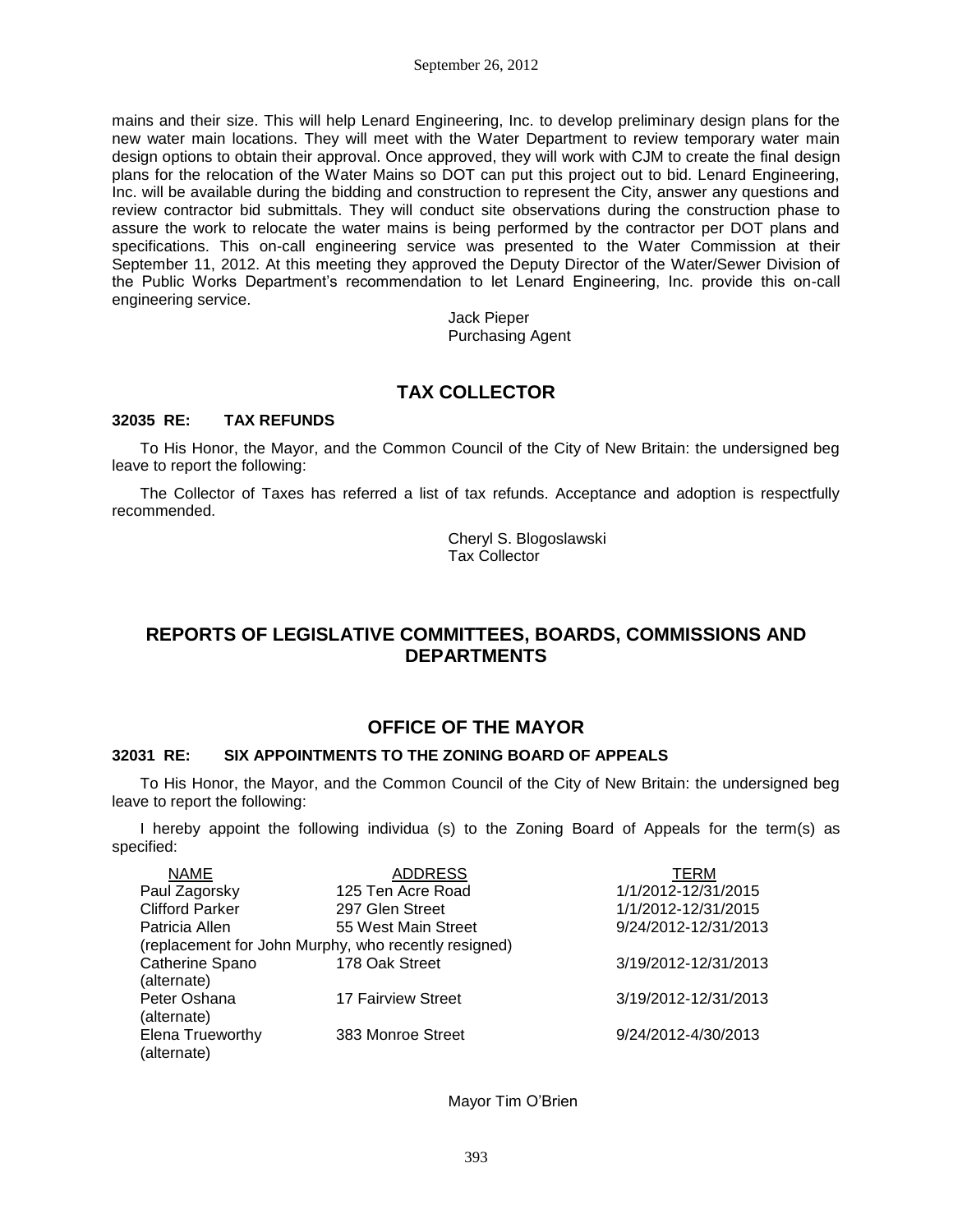Ald. Trueworthy recused himself due to a possible conflict of interest. Ald. Bielinski moved to accept and adopt, seconded by Ald. Hermanowski. So voted. Approved by Mayor Timothy O'Brien Jr. the 2nd. day of October 2012.

Ald. Trueworthy returned to the Chambers.

# **NEW BUSNESS**

## **RESOLUTIONS**

#### **32046 RE: PROPOSED AMENDMENT TO SEC. 2-872 OF THE ORDINANCES REGARDING QUALIFICATIONS: SALARY; CHIEF OF POLICE**

*Proposed amendment on File in The Town Clerk's Office.*

Ald. Bielinski moved to accept and refer to the Consolidated Committee, seconded by Ald. Trueworthy. So voted. Approved by Mayor Timothy O'Brien Jr. the 2<sup>nd</sup>. day of October 2012.

#### **32036 RE: STATE FUNDING – HEALTH PER CAPITA**

To His Honor, the Mayor, and the Common Council of the City of New Britain: the undersigned beg leave to recommend the adoption of the following:

The City of New Britain Health Department routinely receives state funding which must be utilized to augment local appropriations provided for public health purposes. These funds are appropriated in the City's special revenue account structure under the Health Per Capita allocation.

Local Program Operation Department: Health Department, under the supervision of the director.

Resolution Purpose: To formally accept and appropriate funding from the State of Connecticut within the City's Health Per Capita special revenue fund account structure.

WHEREAS, the City has been allocated new funding for the period of July 1, 2012 through June 30, 2013 in the amount of \$86,438 and

WHEREAS, under the terms of the grant, the City is allowed to carryover unexhausted funds into the new fiscal year. At the end of fiscal year 2012, this amounted to \$94,314.

WHEREAS, also, under the terms of the agreement, the City is allowed to transfer monies between line items to further augment local appropriations as needed and

WHEREAS, the State of Connecticut has previously approved these line items transfers. THEREFORE BE IT,

RESOLVED, that the fund balance of \$ 94,314 from Fiscal Year 2012 be transferred into the Health Per Capita revenue and BE IT FURTHER

RESOLVED, that the entire amount of \$180,752 be appropriated within the City's special revenue account structure as follows: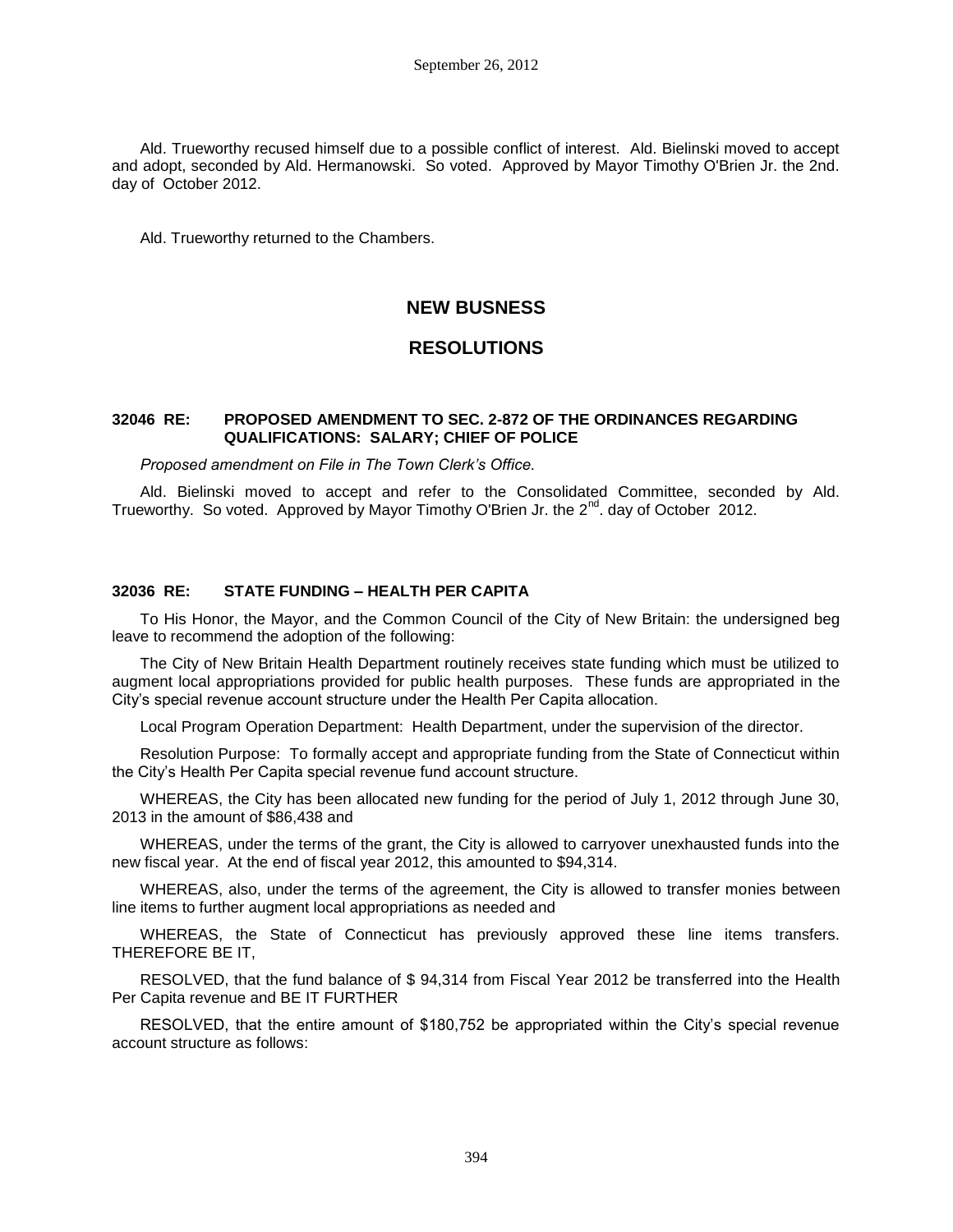| Revenue:                  |                                       |             |
|---------------------------|---------------------------------------|-------------|
| 287522128-4222            | Revenue – State of CT                 | \$86,438    |
| 287522128-4571            | Revenue - Fund Balance                | \$94,314    |
| <b>Total Revenue</b>      |                                       | \$180,752   |
| Expenditures:             |                                       |             |
| 287522128-5124            | Data Entry Technician/Clerical Staff* | \$52,130    |
| 287522128-5121            | <b>Full Time Clerical Staff</b>       | \$40,886    |
| 287522128-5122            | <b>Nursing Services</b>               | \$<br>5,000 |
| 287522128-5122            | <b>Environmental Services</b>         | \$<br>8,000 |
| 287522128-5231            | <b>Fringe Benefits</b>                | \$21,000    |
| 287522128-5645            | <b>Books and Periodicals</b>          | \$2,000     |
| 287522128-5435            | <b>Bldg., Rent and Utilities</b>      | \$12,000    |
| 287522128-5740            | Equipment                             | \$29,236    |
| 287522128-5527            | Malpractice Insurance                 | \$<br>500   |
| 287522128-5652            | <b>Health Promotion Supplies</b>      | \$<br>5,000 |
| 287522128-5125            | <b>Student Interns</b>                | \$<br>5,000 |
| <b>Total Expenditures</b> |                                       | \$180,752   |

Notes:

\*Existing part time temporary positions funded through Health Per Capita Grant in previous years.

### Alderman Adam Platosz Alderman David DeFronzo

Ald. Platosz moved to accept and adopt, seconded by Ald. DeFronzo. So voted. Approved by Mayor Timothy O'Brien Jr. the 2nd. day of October 2012.

#### **32037 RE: AGREEMENT FOR SERVICES WITH NEW BRITAIN EMERGENCY MEDICAL SERVICES – EMERGENCY PREPAREDNESS PLANNING**

To His Honor, the Mayor, and the Common Council of the City of New Britain: the undersigned beg leave to recommend the adoption of the following:

Whereas, a budget within special revenue fund #245 was established for the Bioterrorism/ Emergency Preparedness Planning Program, which includes available funding for a Emergency Preparedness Coordinator, and

Whereas, the monies accepted by the Health Department for the administration of the grant require us to complete the grant deliverables. These include the development, planning and exercising of local and regional emergency preparedness and response plans, and

Whereas, monies are available within this fund to cover the cost of hiring New Britain Emergency Medical Services to assist with Emergency Planning for the Health Department, and

Whereas, New Britain Emergency Medical Services, is the lead 9-1-1 response agency for the City's comprehensive Emergency Medical Services System and has been actively involved in emergency preparedness planning on a local, regional and statewide level. New Britain Emergency Medical Services is highly qualified to perform in this role for the Health Department.

THEREFORE BE IT RESOLVED that the Mayor, or his designee, is hereby authorized to execute an agreement for services with New Britain Emergency Medical Services for the above services, for the grant period (8/10/12 thru 6/30/13) at a cost of \$36,140,with the option to extend the contract for a period of one year for the above services. And, BE IT FURTHER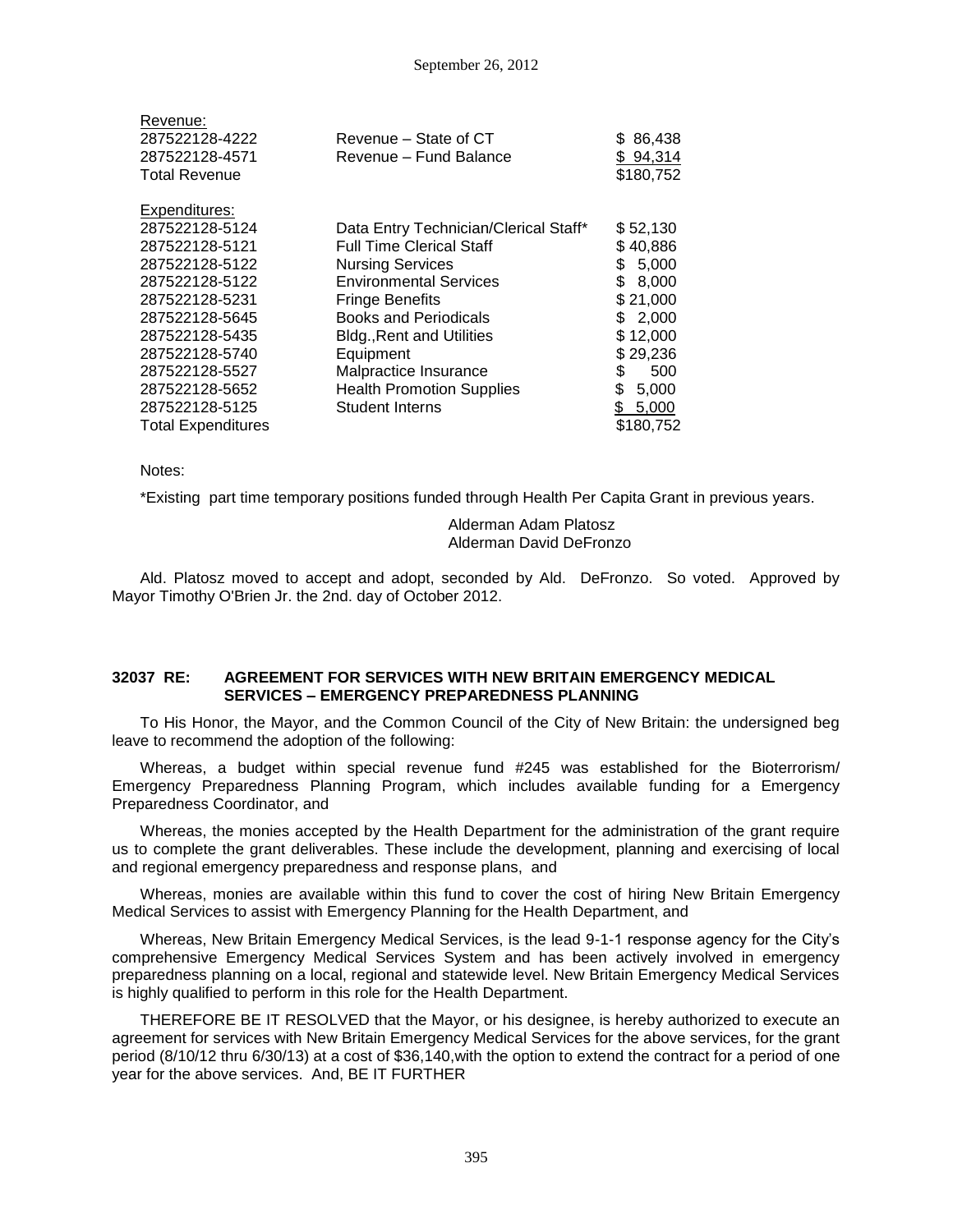RESOLVED that the compensation come from special revenue fund #245 budget, Public Health Preparedness Planning .

> Alderman Adam Platosz Alderman David DeFronzo

Ald. DeFronzo moved to accept and adopt, seconded by Ald. Platosz. Approved by Mayor Timothy O'Brien Jr. the 2nd. day of October 2012.

### **32038 RE: 21ST. CENTURY COMMUNITY LEARNING CENTERS AFTER SCHOOL PROGRAM – COHORT 7**

To His Honor, the Mayor, and the Common Council of the City of New Britain: the undersigned beg leave to recommend the adoption of the following:

PROGRAM OBJECTIVE: The Parks and Recreation Department provides comprehensive after school programming at four elementary schools: DiLoreto Dual Language Elementary School, Lincoln Elementary School, Smalley Academy and Smith Elementary School. The students in grades three through five are targeted to attend the after school program from 2:45 to 5:45 p.m. The three major components of the after school program are education, recreation, and cultural arts.

INITIAL YEAR OF GRANT FUNDING: July 1, 2008.

LOCAL PROGRAM OPERATION DEPARTMENT: Recreation Division, Public Works.

RESOLUTION PURPOSE: The Recreation Division is requesting approval of a 21st Century Community Learning Centers Grant in the amount of \$100,000. This is year five of the five year grant, and the Recreation Division is respectfully requesting that the Finance Department set up expenditures and revenue accounts, and,

WHEREAS, the City, through its Recreation Division, will be receiving a CT 21st Century Community Learning Centers Grant for elementary after school programs for a five year grant period, this being the fifth year. The total funding over five years is over \$850,000. Funding has been granted for this program that will provide services such as recreational activities, tutoring, and mentoring to City youth in a youth center environment, and

WHEREAS, the City will match \$250,000 of in-kind services. Examples of these in-kind services are school bus transportation, equipment rental, facility rental and Hepatitis B shots, and

WHEREAS, the CT 21st Century Community Learning Center monies will pay for personnel and administrative costs associated with the proposed programming strategy for the period of July 1, 2012, through June 30, 2013 and

WHEREAS, the Recreation Division also received a HUD grant from the Department of Municipal Development to provide an after school program at Lincoln and Smith Elementary Schools. Students in grades three through five are targeted to attend the program from 3:30 to 5:45 p.m. The Recreation Division is requesting approval of this grant in the amount of \$30,000, therefore, be it

RESOLVED, that the amount of \$130,000 be appropriated in the City's special revenue fund account structure in accordance with the requirements of the grantor agency. The account number has been established by the Finance Director, then it be further

RESOLVED, that the Finance Department is authorized to enter into agreement with required consultants specified by the State of Connecticut Department of Education for evaluation,computerization, and training purposes, fully funded by the grant money, then it be further

RESOLVED, that the Common Council authorizes Mayor Tim O'Brien to sign appropriate documents required for this grant.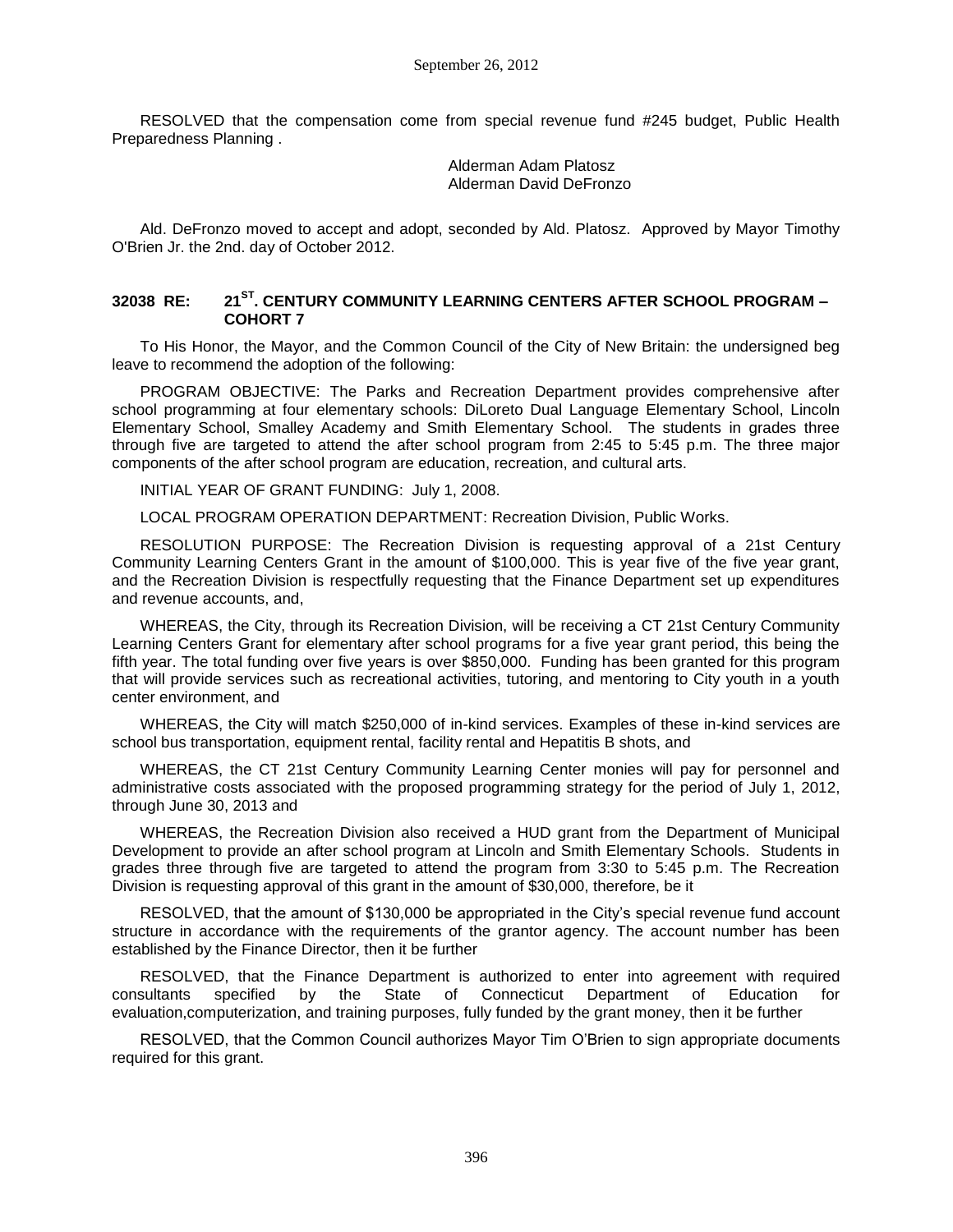|                              |                                      |                 | Original |
|------------------------------|--------------------------------------|-----------------|----------|
| 251420122-4222               | Revenue – State of CT                | \$              | 100,000  |
| 238420123-4223               | Revenue-Economic & Policy Department | \$              | 30,000   |
|                              | TOTAL:                               | \$              | 130,000  |
| State of CT                  |                                      |                 |          |
| 251420129-5121               | <b>Salaries</b>                      |                 | 30,000   |
| 251420129-5124               | <b>Part-time Salaries</b>            |                 | 54,049   |
| 251420129-5227               | <b>Workmans Comp</b>                 |                 | 156      |
| 251420129-5228               | Health/Life insurance                |                 | 74       |
| 251420129-5231               | Medicare                             |                 | 2,719    |
| 251420129-5352               | Data Processing                      |                 | 250      |
| 251420129-5412               | Telecommunications                   |                 | 1,000    |
| 251420129-5436               | <b>Equipment Maintenance</b>         |                 | 100      |
| 251420129-5440               | Rental and Leasing of Property       |                 | 5,750    |
| 251420129-5540               | <b>Advertising and Printing</b>      | R 8888888888    | 250      |
| 251420129-5611               | <b>Office Supplies</b>               |                 | 1,000    |
| 251420129-5659               | <b>Supplies</b>                      |                 | 3,902    |
| 251420129-5810               | Fees, Memberships, Conferences       |                 | 750      |
|                              | <b>Total Expenditures:</b>           | $\overline{\$}$ | 100,000  |
| Economic & Policy Department |                                      |                 |          |
| 238420128-5124               | <b>Part-time Salaries</b>            |                 | 24,708   |
| 238420128-5231               | Medicare                             |                 | 358      |
| 238420128-5659               | <b>Supplies</b>                      |                 | 1,200    |
| 238420128-5412               | Telecommunications                   |                 | 800      |
| 238420128-5440               | Rental and Leasing of Property       |                 | 2,634    |
| 238420129-5540               | <b>Advertising and Printing</b>      |                 | 100      |
| 238420128-5611               | <b>Office Supplies</b>               | 8888888         | 200      |
|                              | <b>Total Expenditures:</b>           |                 | 30,000   |
|                              |                                      |                 |          |

Alderwoman Shirley Black Alderman Rha-Sheen Brown Alderman David DeFronzo Alderman Jamie Giantonio Alderwoman Eva Magnuszewski Alderman Emmanuel Sanchez

ALD. BLACK moved to accept and adopt, seconded by Ald. Magnuszewski. So voted. Approved by Mayor Timothy O'Brien Jr. the 2nd. day of October 2012.

### **32039 RE: AMERICAN SAVINGS FOUNDATION GRANT YEAR 7**

To His Honor, the Mayor, and the Common Council of the City of New Britain: the undersigned beg leave to recommend the adoption of the following:

Resolution Summary: PURPOSE: Authorize the Mayor to execute all documentation between the American Savings Foundation and the City of New Britain to receive grant monies to organize and run after school programs.

WHEREAS, the Recreation Division is always seeking new and alternative funding to run programs and improve facilities, and

WHEREAS, the American Savings Foundation has committed to expanding and improving middle school after school programs in the City of New Britain, and

WHEREAS, the American Savings Foundation awarded the Recreation Division a \$100,000. grant for the 2012-2013 school year to supervise middle school youth in after school programs, and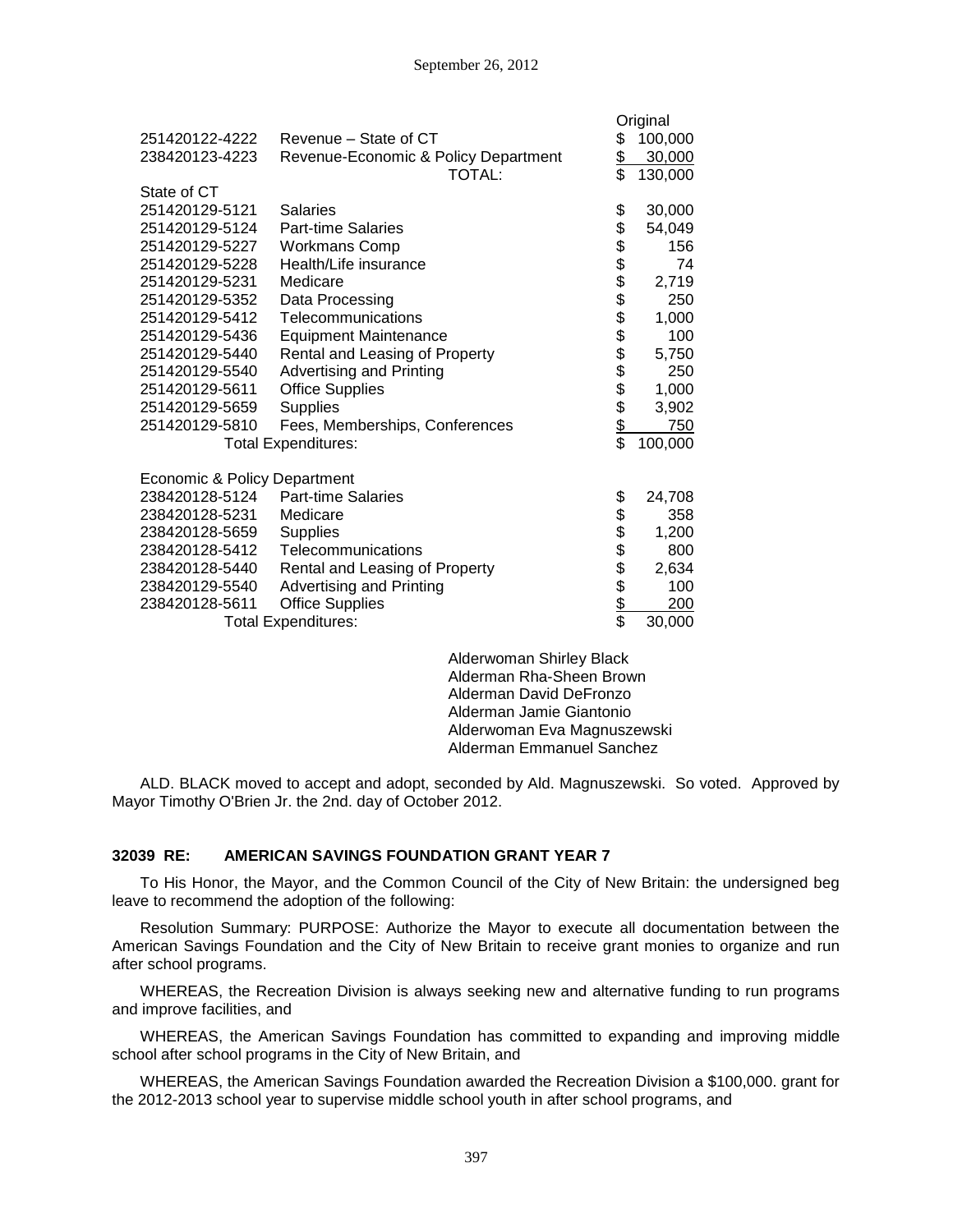WHEREAS, the American Savings Foundation monies will pay for personnel and administrative costs associated with the proposed programming strategy for the period of October 1, 2012 through June 30, 2013, therefore, be it

RESOLVED, that the amount of \$100,000. be appropriated in the City's special revenue fund account structure in accordance with the requirements of the grantor agency. The Recreation Division is respectfully requesting that the Finance Department set up expenditures and revenue accounts, then it be further

RESOLVED, that the Recreation Division is authorized to enter into agreement with required consultants specified by the American Savings Foundation for evaluation, computerization, and training purposes, fully funded by the grant money, NOW, THEREFORE BE IT

RESOLVED, that the Common Council authorizes Mayor Timothy O'Brien to sign appropriate documents required for this grant.

| 225420126-4232 | Revenue – American Savings Foundation Grants and Contributions | <b>Total Revenue</b>      |    | \$100,000<br>\$100,000 |
|----------------|----------------------------------------------------------------|---------------------------|----|------------------------|
| 225420126-5121 | <b>Full-time Salaries</b>                                      |                           | S  | 45,000                 |
| 225420126-5124 | <b>Part-time Salaries</b>                                      |                           | S. | 35.616                 |
| 225420126-5220 | MERF                                                           |                           | \$ | 4.600                  |
| 225420126-5228 | Health and Life Insurance                                      |                           | \$ | 8.513                  |
| 225420126-5231 | Medicare                                                       |                           | S  | 1,887                  |
| 225420126-5412 | Telecommunications                                             |                           | \$ | 600                    |
| 225420126-5440 | Rental and Leasing of Property                                 |                           | S  | 2.784                  |
| 225420126-5659 | <b>Supplies</b>                                                |                           |    | 1,000                  |
|                |                                                                | <b>Total Expenditures</b> |    | \$100,000              |

Alderwoman Shirley Black Alderman Rha-Sheen Brown Alderman David DeFronzo Alderman Jamie Giantonio Alderwoman Eva Magnuszewski Alderman Emmanuel Sanchez

Ald. Magnuszewski moved to accept and adopt, seconded by Ald. Black. So voted. Approved by Mayor Timothy O'Brien Jr. the 2nd. day of October 2012.

### **32040 RE: ADDITION OF RUMNEY ASSOCIATES TO ON-CALL ENGINEERING SERVICES LIST BID NO. 3620 – STEETSCAPE MASTER PLAN PROJECT**

To His Honor, the Mayor, and the Common Council of the City of New Britain: the undersigned beg leave to recommend the adoption of the following:

Whereas, Public Bid No. 3620 was solicited and received in accordance with the Purchasing Ordinances of the City of New Britain for the engagement of On-Call Engineering Services for Public Works and other Departments;

Whereas, the bids were reviewed by the Public Works Department and a list of firms was selected based on technical understanding, background and experience, ability to provide quality service in a timely manner, qualifications of key personnel and competitiveness of proposed fees and costs;

Whereas, a Report of Finance Department Purchasing Division was submitted and approved by Common Council on October 26, 2011 authorizing the Purchasing Agent to enter into a contract with the selected firms;

Whereas, Rumney Associates is a subconsultant to Urban Engineers, Inc. who is an On-Call Engineering Consultant working on the Master Planning for Downtown Streetscapes;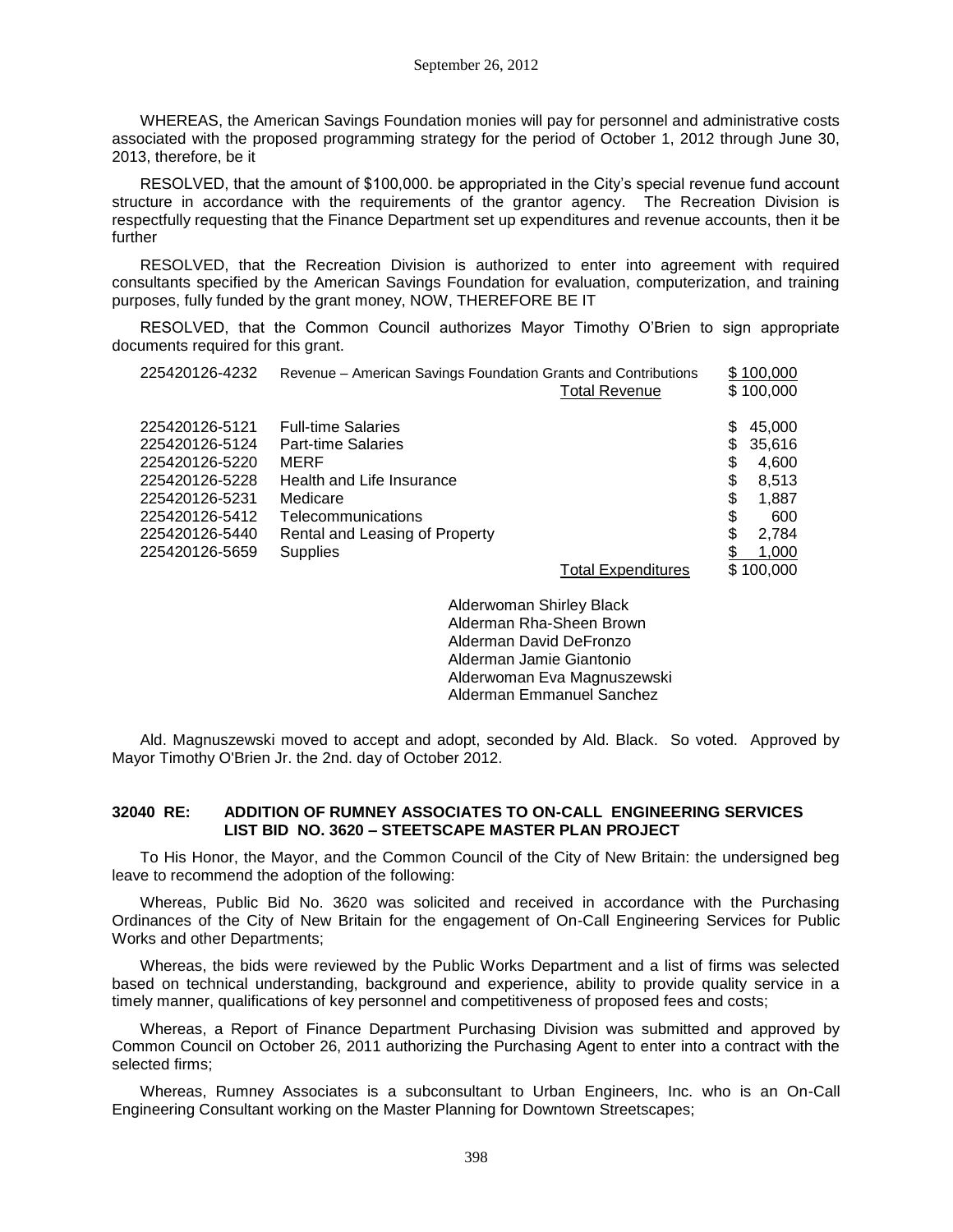Whereas, the scope of work to be performed by Rumney Associates under Urban Engineer's contract was limited and did not include many items which have since been determined to be necessary components of the Downtown Streetscape projects;

Whereas, The Public Works Department has reviewed a qualification package submitted by Rumney Associates and has determined that they possess the necessary qualifications and recommend that they be added to the On-Call Engineering Services list;

Whereas, Rumney Associates has submitted a proposal for Additional Signage Design Services, including Way Finding and Historical Sign Types and Website Development for the Streetscape Master Plan Project for a fee of \$31,780.00 and funding is available in the Public Works Street Infrastructure Bond Account Number 0082950304-5331;

Therefore, be It Resolved that the Mayor is hereby authorized to enter into contract with Rumney Associates under the provisions of the On-Call Engineering Services for a two (2) year period through October 31, 2013 with the option for an extension of one (1) additional year per the terms and conditions of Public Bid No. 3620 and to issue a Purchase Order in the amount of \$31,780.00 to Rumney Associates for the work as outline in their scope of services dated August 29, 2012.

> Alderwoman Tonilynn Collins Alderwoman Eva Magnuszewski Alderman Carlo Carlozzi, Jr. Alderman Wilfredo Pabon Alderman Emmanuel Sanchez

Ald. Sanchez moved to accept and adopt, seconded by Ald. Pabon. So voted. Approved by Mayor Timothy O'Brien Jr. the 2nd. day of October 2012.

#### **32041 RE: STATE DEPARTMENT OF EDUCATION AFTER SCHOOL PROGRAM GRANT - \$125,339**

To His Honor, the Mayor, and the Common Council of the City of New Britain: the undersigned beg leave to recommend the adoption of the following:

#### RESOLUTION SUMMARY

Program Objective: This State Department of Education After School Grant provides comprehensive after school programming at two elementary schools (Gaffney and Jefferson Elementary). Students in grades three through five are targeted to attend the after school program from 3:00 p.m. to 5:45 p.m. The three major components of the after school program are academics, wellness, and parent involvement.

INITIAL YEAR OF GRANT FUNDING: July 1, 2011

LOCAL PROGRAM OPERATION DEPARTMENT: Recreation Division, Public Works.

RESOLUTION PURPOSE: The Parks and Recreation Department is requesting approval of a State Department of Education After School Grant in the amount of \$125,339 for the second year of a two year grant. The Parks and Recreation Department is respectfully requesting that the Finance Department set up expenditures and revenue accounts.

WHEREAS, the City, through its Parks and Recreation Department, will be receiving a State Department of Education After School Grant for elementary school after school programs for a two year grant period, this being the second year. The total funding over two years is \$250,678. Funding has been granted for this program that will provide services such as individualized tutoring, service learning opportunities, recreational activities, and mentoring to city youth in a youth center environment, and

WHEREAS, the state will provide \$125,339 and the city will not be required to provide a cash match, and

WHEREAS, the State Department of Education After School Grant monies will pay for all program costs including personnel and administrative costs associated with the proposed programming strategy for the period of July 1, 2012, through June 30, 2013, and therefore, be it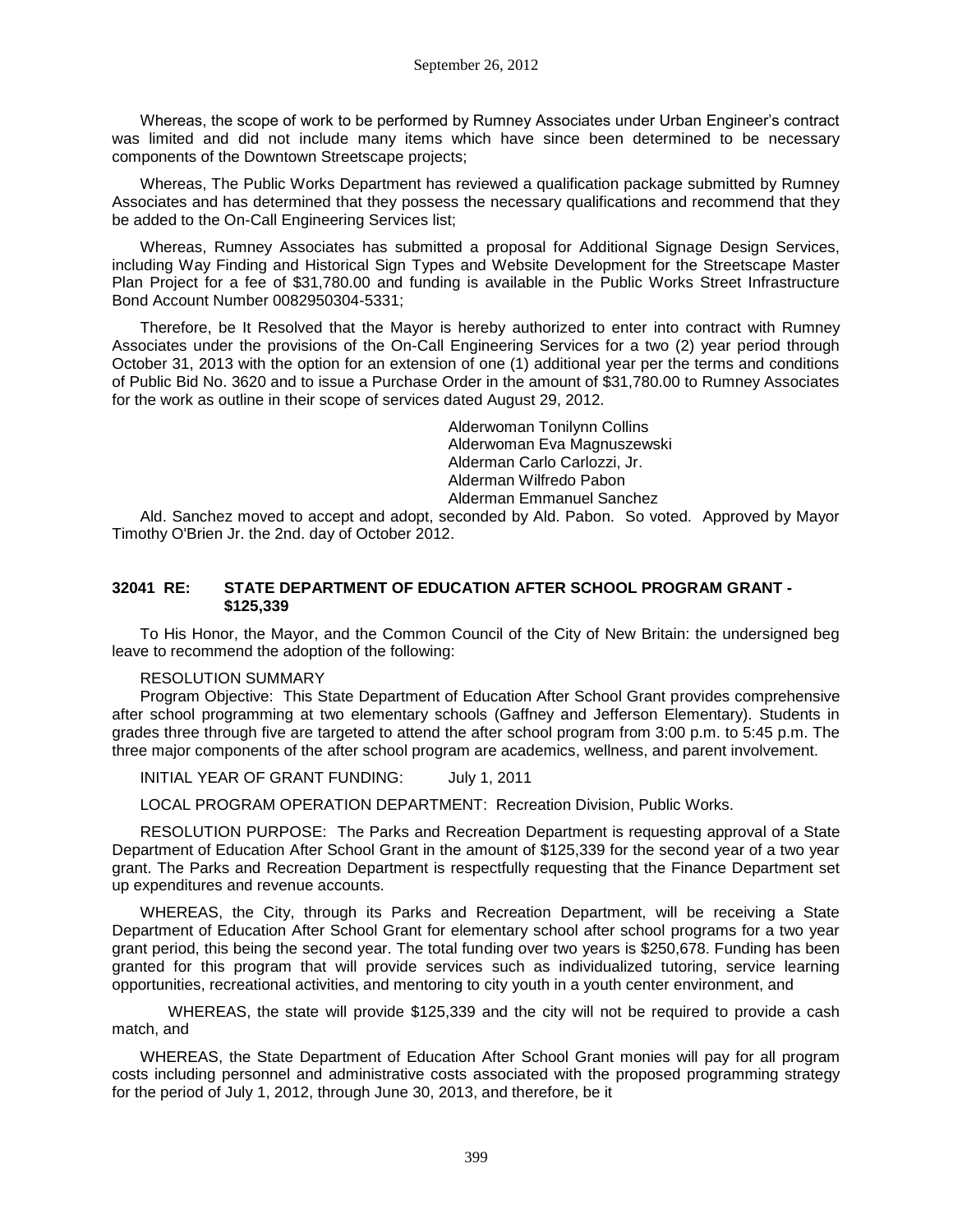RESOLVED, that the amount of \$125,339 be appropriated in the City's special revenue fund account structure in accordance with the requirements of the grantor agency. The account number has been established by the Finance Director; then it be further

RESOLVED, that the Finance Department is authorized to enter into agreement with required consultants specified by the State of Connecticut Department of Education for evaluation, computerization, and training purposes, fully funded by the grant money, NOW, THEREFORE BE IT

RESOLVED, that the Common Council authorizes Mayor Tim O'Brien to sign appropriate documents required for this grant.

| 237420124-4222 | Revenue - State of CT          | \$<br>125,339 |
|----------------|--------------------------------|---------------|
| 237420124-5121 | <b>Salaries</b>                | \$<br>52,000  |
| 237420124-5124 | <b>Part-time Salaries</b>      | \$<br>48,704  |
| 237420124-5220 | MERF                           | \$<br>4,940   |
| 237420124-5227 | Worker's Comp                  | \$<br>156     |
| 237420124-5228 | Health/Life Insurance          | \$<br>3,525   |
| 237420124-5231 | Medicare                       | \$<br>754     |
| 237420124-5611 | <b>Office Supplies</b>         | \$<br>250     |
| 237420124-5412 | Telecommunications             | \$<br>1,000   |
| 237420124-5659 | Supplies                       | \$<br>2,165   |
| 237420124-5540 | Advertising and Printing       | \$<br>50      |
| 237420124-5440 | Rental and Leasing of Property | \$<br>10,775  |
| 237420124-5352 | Data Processing                | \$<br>250     |
| 237420124-5436 | <b>Equipment Maintenance</b>   | \$<br>20      |
| 237420124-5810 | Fees, Memberships, Conferences | \$<br>750     |
|                | <b>Total Expenditures</b>      | \$<br>125,339 |

Alderwoman Shirley Black Alderman Rha-Sheen Brown Alderman David DeFronzo Alderman Jamie Giantonio Alderwoman Eva Magnuszewski Alderman Emmanuel Sanchez

Ald. Black moved to accept and adopt, seconded by Ald. DeFronzo. So voted. Approved by Mayor Timothy O'Brien Jr. the 2nd. day of October 2012.

#### **32042 RE: CONTRACT WITH NORTHEAST TOWERS, INC. TO FURNISH AND INSTALL A COMMUNICATIONS TOWER ATOP THE NEW BRITAIN POLICE DEPARTMENT**

To His Honor, the Mayor, and the Common Council of the City of New Britain: the undersigned beg leave to recommend the adoption of the following:

Resolution Summary: PURPOSE: Authorization for the Mayor to enter into a sole source procurement for the purchase of communications tower for the new police facility.

Whereas, The City recently completed a procurement process to obtain a new state of the art radio system for its workforce; and

Whereas, That radio system will use three sites for transmit and receive purposes and one additional site for control purposes; and

Whereas, The control site was planned to be located on the roof of D'Amato Apartments and connected by fiber optic cable and electrical service from the new Police Headquarters next door; and

Whereas, The connections between the two buildings were projected to cost in excess of \$30,000; and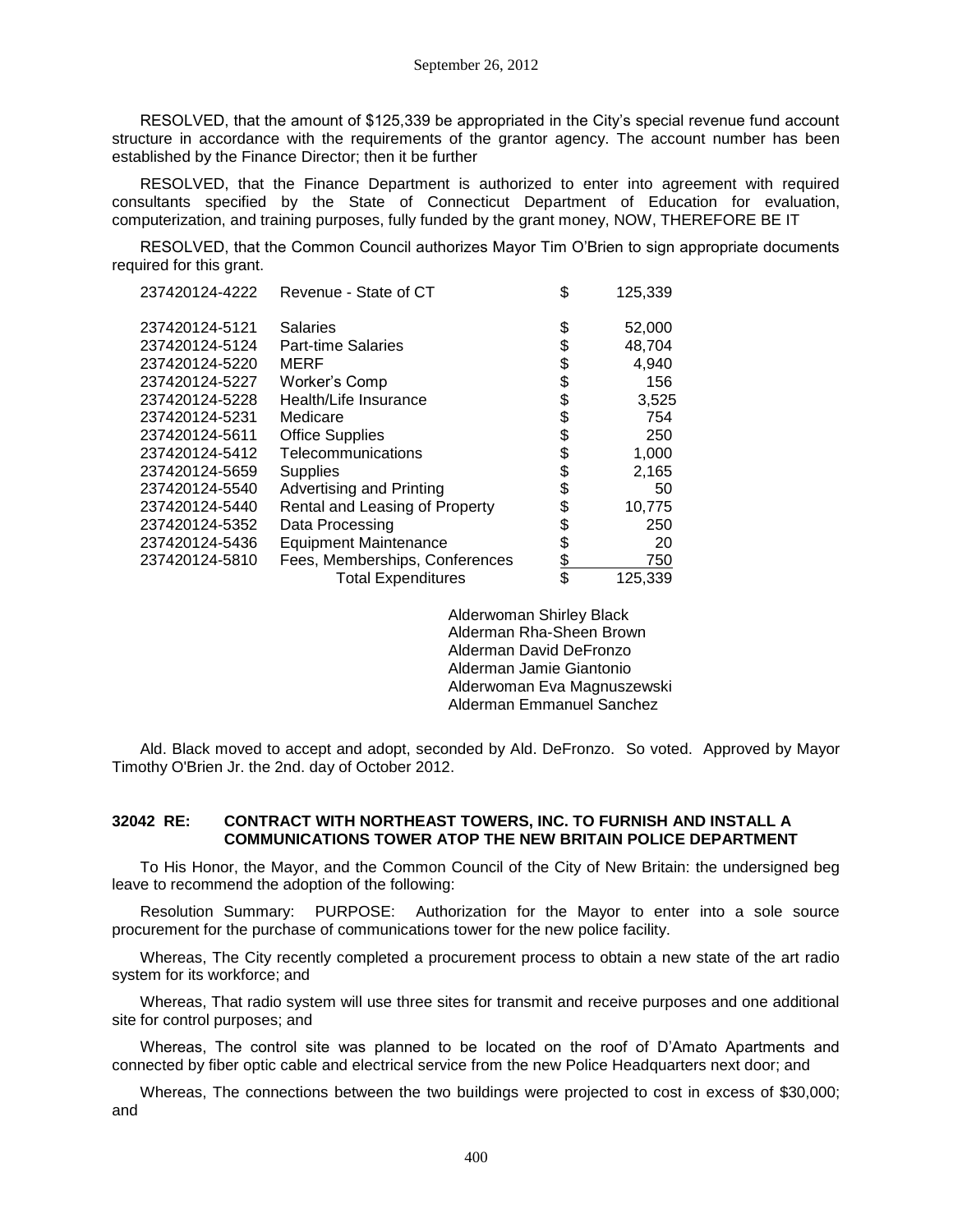Whereas, The City would have encountered additional costs as a part of that installation as well as increased costs in the future and less reliability; and

Whereas, Loss of the control site or the connection to it, for any reason, would serve to endanger the critical continuity of the radio system; and

Whereas, The Public Safety Telecommunications Director consulted with Motorola Solutions Inc., Downes Construction Company, Inc., and Kaestle Boos Associates, Inc. on the possibility of eliminating the need for the D'Amato site by combining it with a small system to be placed on the roof of the new Police Headquarters; and

Whereas, All parties to the discussion agreed that a modest communications tower on the roof would be feasible and offer far greater reliability and continuity; and

Whereas, Quotes were requested from several tower vendors and the most favorable terms were provided by Northeast Towers of Farmington, CT for a 32 foot monopole tower including installation, steel base, revised cable path, and all antenna standoff; NOW, THEREFORE, BE IT

Resolved, That the Mayor is hereby authorized to enter into a contract with Northeast Towers, Inc. to furnish and install a communications tower atop the New Britain Police Department for a cost not to exceed \$55,700.00 and be it further

Resolved, That the funding for this procurement be charged to the following accounts:

 \$25,000 from Account 0083089203-5740 New Police Station (contingency) \$30,700 from Account 0083175701-5740 Radio System (contingency).

#### Alderwoman Suzanne Bielinski

Ald. Bielinski moved to accept and adopt, seconded by Ald. Trueworthy. So voted. Approved by Mayor Timothy O'Brien Jr. the 2nd. day of October 2012.

#### **32043 RE: AUTHORIZATION FOR THE SITING OF A COMMUNICATIONS TOWER ADJACENT TO THE STANLEY GOLF COURSE MAINTENANCE FACILITY, HOSPITAL OF CENTRAL CONNECTICUT AND WATER TANK ON ELAM STREET**

To His Honor, the Mayor, and the Common Council of the City of New Britain: the undersigned beg leave to recommend the adoption of the following:

Whereas, The City recently acquired a new state of the art radio system for its workforce at a cost in excess of five million dollars; and

Whereas, This new radio system is designed to improve communications and eliminate "dead spots" at various areas in the city with particular emphasis on the Jefferson Heights, North Stanley, and Belvedere/CCSU neighborhoods; and

Whereas, That radio system requires three sites for transmit and receive purposes; and

Whereas, The three sites include the The Hospital of Central Connecticut at 50 Grand Street, the Water Tank on Elam Street, and an area adjacent to the Stanley Golf Course Maintenance facility off Hartford Road; and

Whereas, These sites were the best available sites for radio coverage in the City based on sophisticated engineering studies conducted by both Motorola Solutions and Harris, Inc; and

Whereas, The ability of the system to meet its performance objectives is based on these specific locations for transmitter and receiver sites; and

Whereas, The City previously selected Global Towers Partners, Inc. as the developer of these sites at no direct cost; and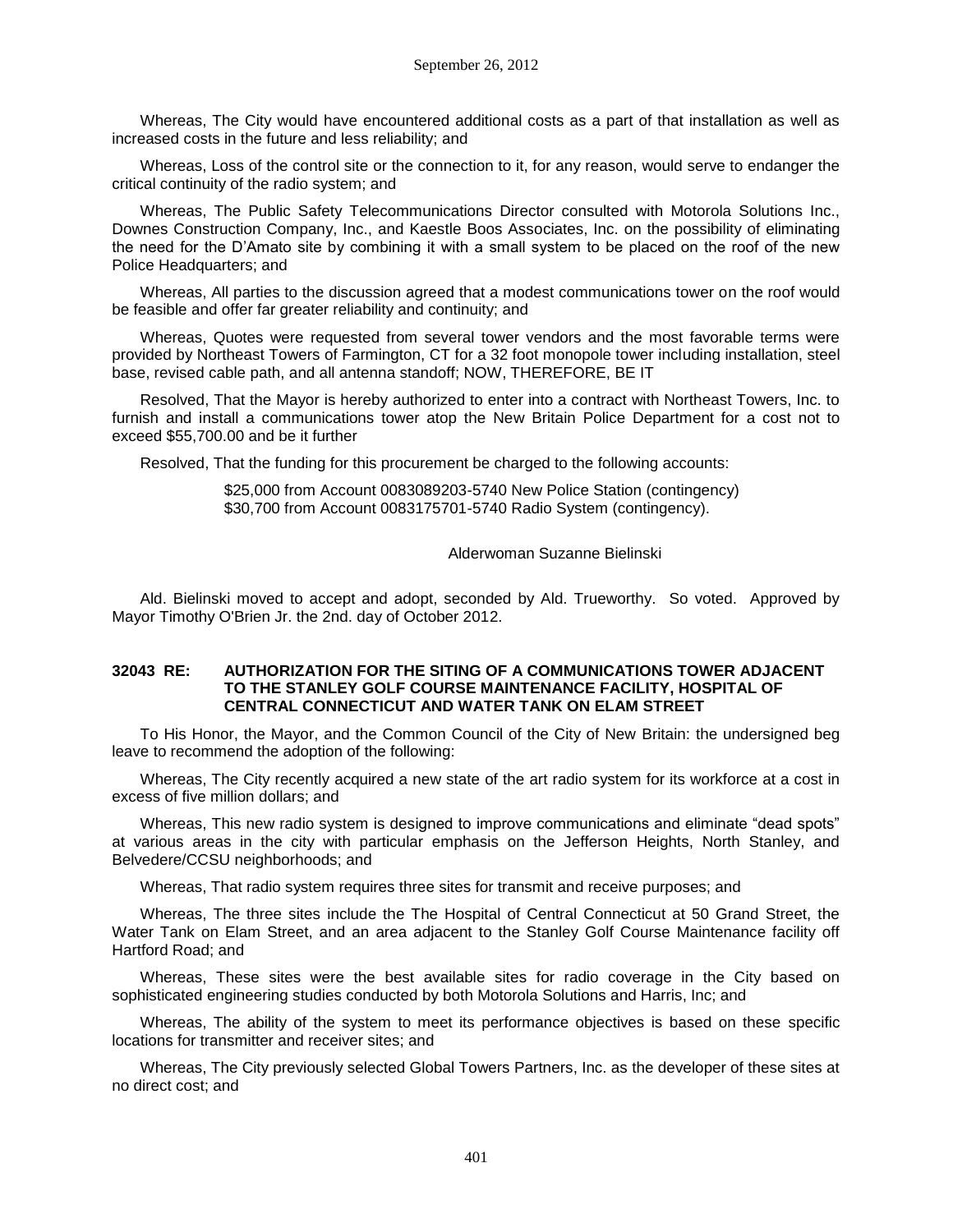Whereas, The construction of these sites are critical to the safety of the City's workforce with particular emphasis on the police officers, firefighters, and emergency medical personnel; and

Whereas, Section 40-10-50 of the Zoning Ordinances provides that municipal property shall not be subject to Use Regulations but requires the City to submit a report to the City Plan Commission which shall then report its actions to the Common Council which shall have the power to overrule the action of the City Plan Commission by a vote of not less than two-thirds (2/3) of the entire membership of the the Common Council; NOW, THEREFORE, BE IT

Resolved That this request be referred to the City Plan commission in accordance with Section 40- 10-50 of the Zoning Ordinances; and be it further

Resolved That authorization is granted to construct and operate communications facilities at all three facilities on behalf of the City of New Britain.

Alderwoman Suzanne Bielinski

Ald. Bielinski moved to accept and refer to the Consolidated Committee, seconded by Ald. Trueworthy. So voted. Approved by Mayor Timothy O'Brien Jr. the 2nd. day of October 2012.

#### **32044 RE: BUDGET APPROPRIATION – POLICE DEPARTMENT - \$3,000 – DUI ENFORCEMENT EQUIPMENT**

To His Honor, the Mayor, and the Common Council of the City of New Britain: the undersigned beg leave to recommend the adoption of the following:

WHEREAS, the Connecticut Department of Transportation's Division of Highway Safety has made available federal highway safety funds for the purchase of DUI enforcement equipment, to support increased driving under the influence (DUI) law enforcement efforts, and,

WHEREAS, these funds are to help defray the cost of acquiring and maintaining available traffic enforcement equipment and supplies, at a time when budgetary constraints and continued increases in the numbers of licensed drivers and registered vehicles are factors that presently affect the status of DUI and other types of traffic enforcement, and,

WHEREAS, these funds will be used to pay all of the cost for the purchase of traffic cones with no City match required, THEREFORE, BE IT

RESOLVED, that the sum of \$3,000 be appropriated within the City's special revenue fund structure as outlined below:

| Revenue:<br>288211143-4222      | Revenue - State                                                                                                                                                                                                                                          | \$3,000 |
|---------------------------------|----------------------------------------------------------------------------------------------------------------------------------------------------------------------------------------------------------------------------------------------------------|---------|
| Expenditures:<br>288211143-5740 | Equipment                                                                                                                                                                                                                                                | \$3,000 |
|                                 | Ald. Suzanne Bielinski - Police Liaison<br>Ald. Carlo Carlozzi, Jr. - Police Liaison<br>Ald. Roy Centeno - Police Liaison<br>Ald. Lawrence Hermanowski- Police Liaison<br>Ald. Wilfredo Pabon - Police Liaison<br>Ald. Emmanuel Sanchez - Police Liaison |         |

Ald. Pabon moved to accept and adopt, seconded by Ald. Sanchez. So voted. Approved by Mayor Timothy O'Brien Jr. the 2nd. day of October 2012.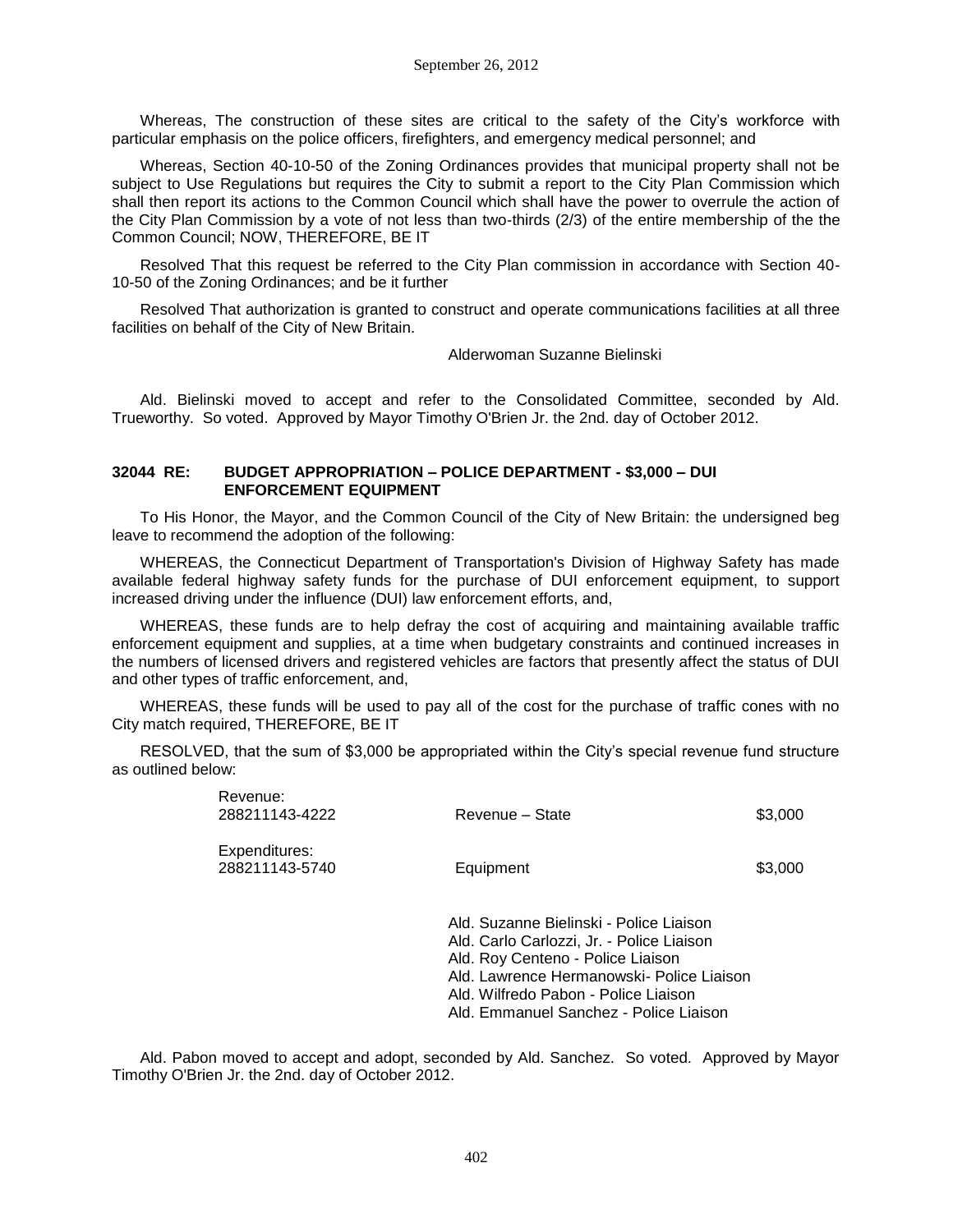#### **32045 RE: BUDGET APPROPRIATION – POLICE DEPT. \$178,214 – DRIVING UNDER THE INFLUENCE LAW ENFORCEMENT EFFORTS**

To His Honor, the Mayor, and the Common Council of the City of New Britain: the undersigned beg leave to recommend the adoption of the following:

RESOLUTION SUMMARY: The percentage of alcohol related fatalities in Connecticut during 2009 (51%) was higher than the national percentage of 38% and slightly above the 41% in the other New England States. Of the Connecticut fatal crashes, 43% were estimated to involve drivers above the legal alcohol limit. National statistics also reveal that almost 50% of such crashes occurred during the weekend between Friday and Sunday. In an effort to further reduce alcohol related accidents, the Federal government has continued its Driving Under the Influence (DUI) Enforcement Program.

WHEREAS, the Connecticut Department of Transportation's Division of Highway Safety has made available Federal highway safety funds for overtime to support DUI law enforcement efforts from October 4, 2012 to September 11, 2013, and

WHEREAS, in accordance with Federal requirements, all initial allowable expenses will be provided for by the City and reimbursable on a 75% basis with the City's 25% match coming from monies budgeted for this purpose in the Police Department's Cash Match Grants Account, and, THEREFORE, BE IT

RESOLVED, that Mayor Timothy O'Brien is authorized to execute all grant documents with the State of Connecticut DOT on behalf of the City of New Britain for the Expanded Driving Under the Influence (DUI) Enforcement Program grant in the sum of \$178,214.00 to provide Federal dollars for overtime to target those that choose to drive under the influence, thus making City streets safer, and, FURTHER

RESOLVED, that the sum of \$178,214.00 be appropriated within the special revenue account structure as follows:

| Increase Revenue:      |                                    |                                                                                                                           |  |
|------------------------|------------------------------------|---------------------------------------------------------------------------------------------------------------------------|--|
| 288211142-4222         | State Department of Transportation | \$133,661.50                                                                                                              |  |
| 288211142-6001         | General Fund Match                 | \$44,553.50                                                                                                               |  |
|                        | Total                              | \$178,214.00                                                                                                              |  |
| Increase Expenditures: |                                    |                                                                                                                           |  |
| 288211142-5122         | Overtime                           | \$178,214.00                                                                                                              |  |
|                        | Total                              | \$178,214.00                                                                                                              |  |
|                        |                                    | Ald. Suzanne Bielinski - Police Liaison<br>Ald. Carlo Carlozzi, Jr. - Police Liaison<br>Ald. Roy Centeno - Police Liaison |  |

Ald. Lawrence Hermanowski- Police Liaison

Ald. Wilfredo Pabon - Police Liaison

Ald. Emmanuel Sanchez - Police Liaison

Ald. Bielinski moved to accept and adopt, seconded by Ald. Trueworthy. So voted. Approved by Mayor Timothy O'Brien Jr. the 2nd. day of October 2012.

### **31542-2 RE: AMENDMENT TO TAX MODIFICATION AGREEMENTS – CITY, WITH DAUGHTERS OF MARY OF THE IMMACULATE CONCEPTION, INC. AND MARIAN HEIGHTS, INC.**

To His Honor, the Mayor, and the Common Council of the City of New Britain: the undersigned beg leave to recommend the adoption of the following:

Resolution Summary: PURPOSE. To change the dates for a one hundred percent abatement of real estate property taxes for 42 housing units for low and moderate income residents at Marian Heights from the October 1, 2011 through October 1, 2015 grand lists to the October 1, 2012 through October 1, 2016 grand lists.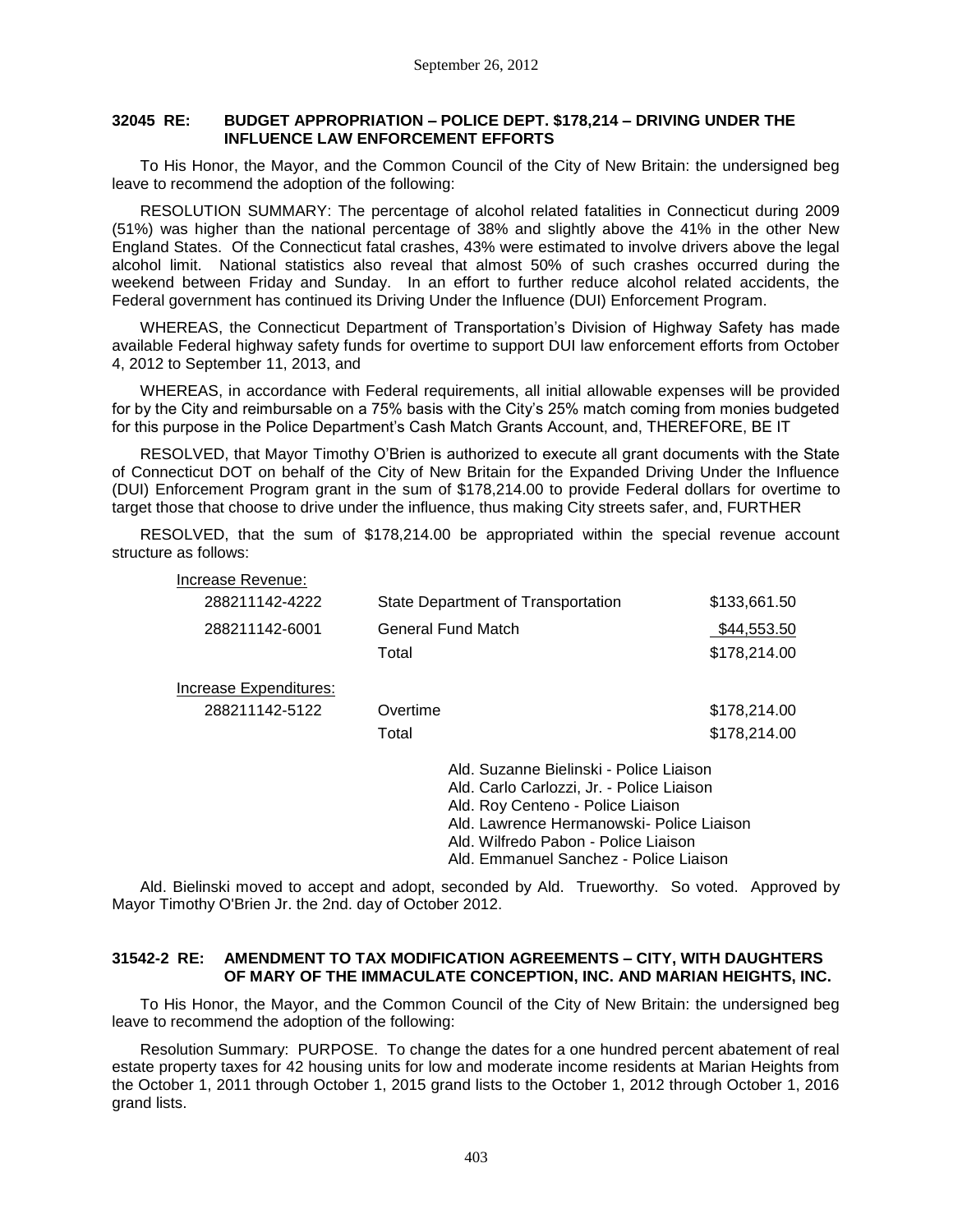#### BE IT ORDAINED BY THE COMMON COUNCIL OF THE CITY OF NEW BRITAIN

WHEREAS, the Common Council passed Resolution No. 31542-1 on August 8, 2012 to approve an Amendment to the Tax Modification Agreement with Daughters of Mary of the Immaculate Conception, Inc. and Marion Heights changing the terms to a one hundred percent abatement of real estate taxes for a five year period commencing with the October 1, 2011 grand list and terminating with the October 1, 2015 grand list; and

WHEREAS, Mayor Timothy E. O'Brien, Jr. has proposed to change the five year period from the October 1, 2012 through October 1, 2016 grand lists instead of from October 1, 2011 through October 1, 2016; now, therefore, be it

RESOLVED, That Timothy E. O'Brien, Jr., Mayor, be and is hereby authorized to execute an Amendment to the Tax Modification Agreement on behalf of the City of New Britain with the Daughters of Mary of the Immaculate Conception, Inc. and Marian Heights, Inc. changing the terms to a one hundred percent abatement of real estate taxes for a five year period commencing October 1, 2012 grand list and terminating on October 1, 2016 in accordance with schedule of tax liability set forth in Exhibit A years 3-7 with the remaining tax payment obligations required by the Agreement still applicable.

> Alderman Larry Hermanowski Alderwoman Eva Magnuszewski

Ald. Hermanowski moved to accept and adopt, seconded by Ald. Magnuszewski. So voted. Approved by Mayor Timothy O'Brien Jr. the 2nd. day of October 2012.

#### **32047 RE: PROPOSED AMENDMENT TO THE ORDINANCES, SEC. 22-13 METHOD OF PAYMENT OF DELINQUENT MOTOR VEHICLE PROPERTY TAXES**

*Proposed Amendment is on File in the Town Clerk's Office.*

Ald. Trueworthy moved to accept and refer to the Committee on Administration, Finance and Law, seconded by Ald. Bielinski. So voted. Approved by Mayor Timothy O'Brien Jr. the 2nd. day of October 2012.

#### **32048 RE: BUDGET TRANSFER - \$4,116.00 VETERAN'S DAY**

To His Honor, the Mayor, and the Common Council of the City of New Britain: the undersigned beg leave to recommend the adoption of the following:

Overview: Every year on Veteran's Day the City of New Britain purchases wreathes for the 13 monument parks for all of the New Britain veterans who have passed on. In the past money has been budgeted in the Veteran's Affairs Department to fund this activity. In the FY 13, due to the current economic situation of the City, the Board of Finance & Taxation recommended that this line item not be funded. This resolution is to restore funding for this purpose on the Veteran's Day holiday in commemoration for all those who have served our city, state, and country.

Whereas, the City is requesting \$1,900 in order to pay for the Veteran's Day wreathes at the 13 monument parks in New Britain as well as approximately \$2,216 for the overtime for the City staffing required to make this event possible. Services include but are not limited to event planning, preparation and cleanup, wreath hanging, etc.

Whereas, there are monies available for this purpose in the contingency line item in the General Fund budget.

Therefore, Be it Resolved, that money within the FY 2012-2013 General Fund Budget be transferred for this purpose as follows: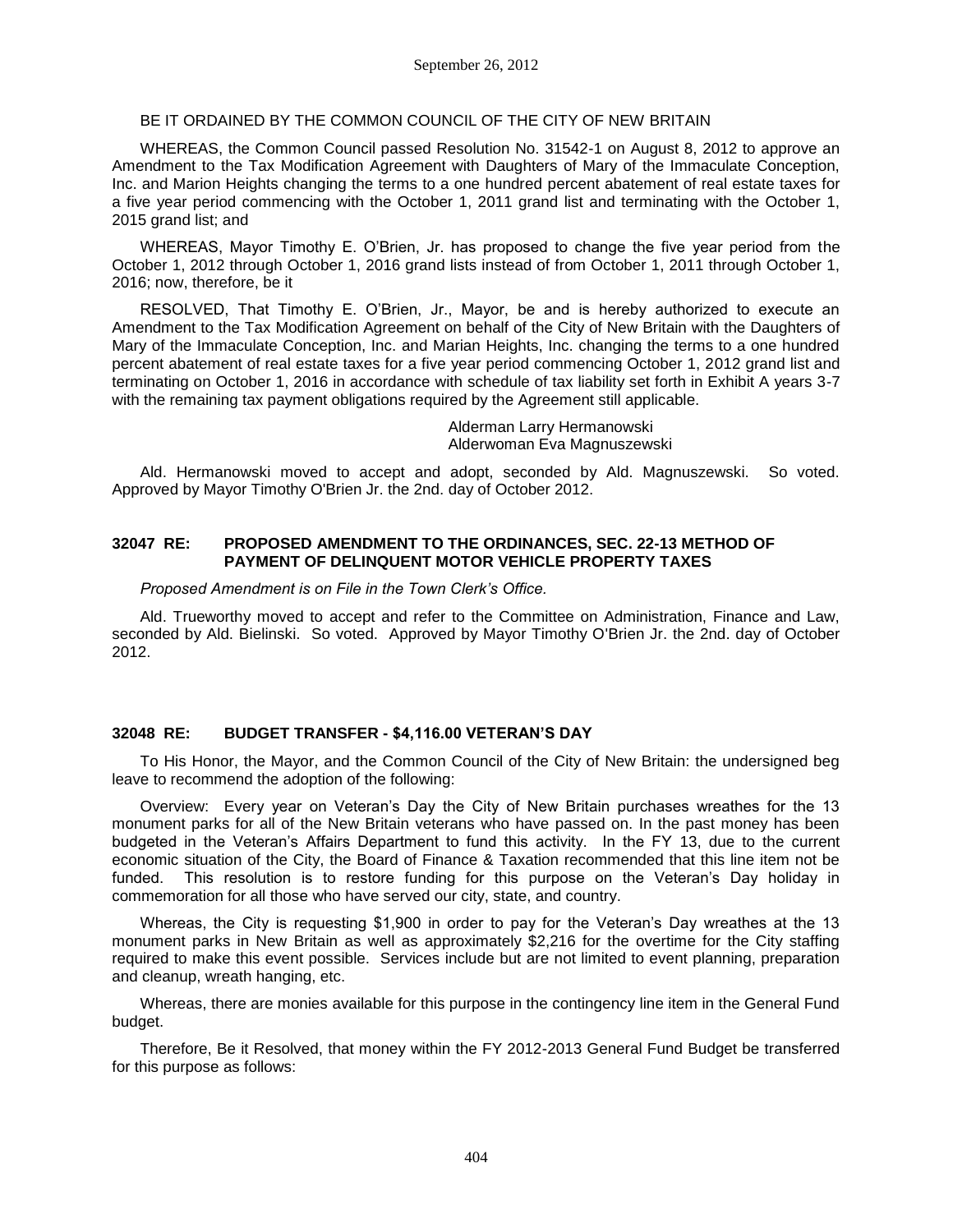#### September 26, 2012

| Dept                                       | Dept Acct       | <b>Subdivision Acct</b> | Description          | Amount       |
|--------------------------------------------|-----------------|-------------------------|----------------------|--------------|
| Increase Expenditure:<br>Economic & Policy |                 |                         |                      |              |
| Development                                | 0011012001-5891 | 001417001-5891          | Veteran's Day        | \$1,900      |
| <b>Public Works</b>                        | 0015053003-5122 | 001419004-5122          | Park Main't OT       | \$2,016      |
| <b>Public Works</b>                        | 0015055001-5122 | 001420001-5122          | <b>Recreation OT</b> | 200<br>-S    |
|                                            |                 |                         | Total                | 4,416<br>\$. |
| Decrease Expenditure:                      |                 |                         |                      |              |
| <b>Financial Services</b>                  | 0013034002-5871 | 001625101-5871          | Contingency          | \$4,116      |
|                                            |                 |                         |                      |              |

Alderman Michael Trueworthy Mayor Pro-Tempore

Ald. Trueworthy moved to accept and adopt, seconded by Ald. Bielinski. So voted. Approved by Mayor Timothy O'Brien Jr. the 2nd. day of October 2012.

There being no further business to come before the Council, Ald. Trueworthy moved to adjourn, seconded by Ald. Bielinski. So voted. Meeting adjourned at 9:25 p.m.

ATTEST: Peter J. Denuzze, City Clerk